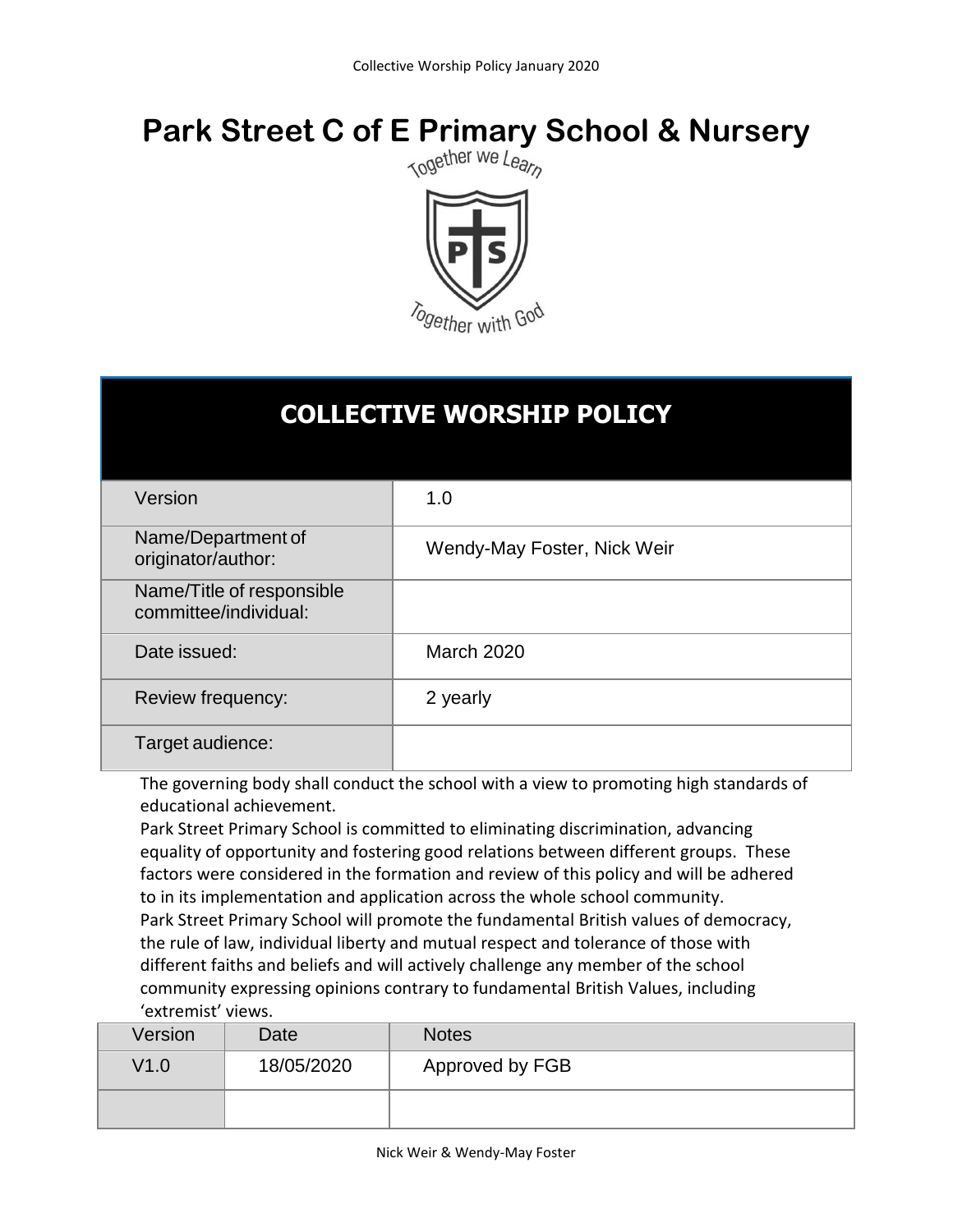

## **PARK STREET C OF E PRIMARY SCHOOL AND NURSERY COLLECTIVE WORSHIP POLICY**



### **Our School Christian Core Values** - Love : Joy: Courage: Truth

**Our School Vision** – Together We Learn: Together With God: May we find joy in the rich diversity of life He shares with us; show love in how we live out our community lives through Him; have the courage and resilience to live our lives to their fullest, knowing the truth of God's wonder.

#### **Requirements**

The main requirements of the 1988 Education Reform Act in relation to collective worship are that all pupils take part in a daily act of collective worship, but not necessarily altogether nor at the same time of day. In an aided school, arrangements for collective worship are the responsibility of the Governors in consultation with the Headteacher, although the whole staff is involved in the formulation, planning and delivery of the policy. As a Church school our worship reflects the requirements of the Trust Deed, that it be conducted in accordance with the faith and practice of the Church of England.

#### **Right of Parents to Withdraw Children**

Parents have the right to withdraw children from collective worship. Those wishing to do so are invited to discuss this with the Headteacher, who makes it clear that assemblies are central to the life of the school.

#### **Aims**

We believe collective worship to be central and meaningful in the life and work of our school and in the development of our pupils. Christian values are at the heart of everything we do and these predominantly form the focus for our collective worship.

Within our worship we seek:

- to provide opportunities for the children to worship God
- to develop understanding of the Bible and the Christian faith
- to develop an appreciation of Christian values and how to live by these
- to celebrate Christian festivals and special occasions together
- to encounter and gain an understanding the Christian Sacraments of Baptism and the Lord's Supper (Eucharist).
- to provide opportunities for reflection and prayer
- to foster a sense of school identity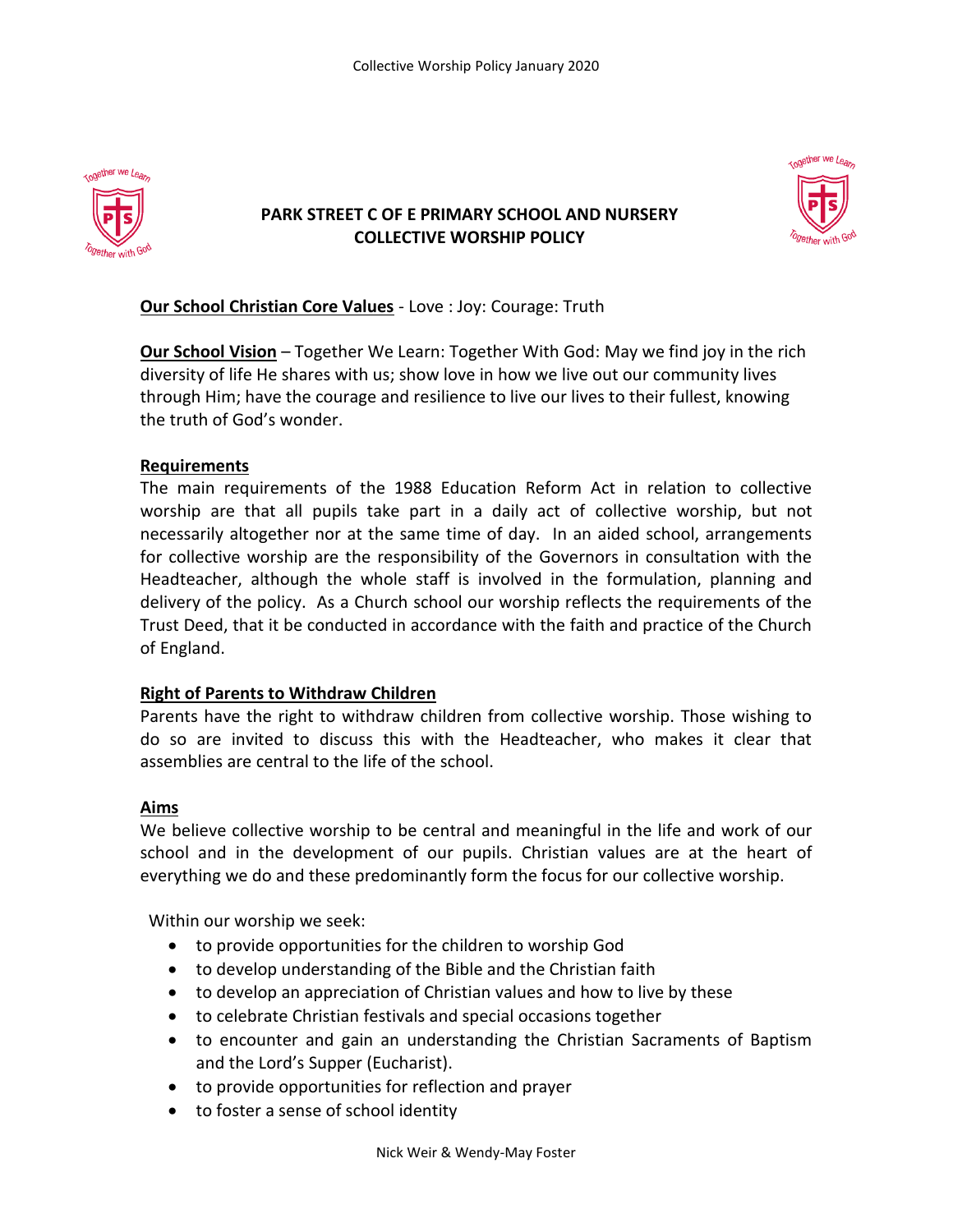- to show interest in and concern for members of the school community and tolerance and respect for each other
- to share interest in the daily happenings in school life, the local community and the wider world
- to share appreciation of worthwhile projects undertaken by individuals and groups within the school and to celebrate achievement
- to encourage children to live out the Christian values of: joy, courage, truth and love.
- to foster the child's spiritual growth, developing a sense of awe and wonder
- to foster respect for religious and moral values and tolerance of other religions and ways of life.

#### **Important Principles**

- 1. We believe that our assemblies should be inclusive: all should contribute to and gain from them. This means that those leading assembly need to consider:
- . the age, aptitude and abilities of the children.
- the range of the children's backgrounds: regular churchgoers, those from other faiths, those from a secular background. Worship should be invitational whilst allowing freedom for those of other faiths or none to be present with integrity.
- 2. We believe that our assemblies should be intentional learning experiences, with careful planning and preparation, whole-hearted delivery, evaluation and adequate resourcing.
- 3. We believe that our assemblies should not be discrete learning experiences, but that they should have strong links with the curriculum (especially with the 'Understanding Christianity' material) and extend into the life and work of everybody in the school.

#### **Planning**

The organisation of our worship is as follows:

| Monday    | Years $1 - 6$ | Themed Worship              |
|-----------|---------------|-----------------------------|
| Tuesday   | Years $1-6$   | Key Stage Worship           |
| Wednesday | Years $1-6$   | <b>Bible Worship</b>        |
| Thursday  | Years $1-6$   | <b>Music Worship</b>        |
| Friday    | Whole School  | <b>Shared Class Worship</b> |

On Mondays the Headteacher usually bases her worship upon the Bible Story that is reflecting the Christian value that is the focus for that week. She may also cover religious festivals or national and international events.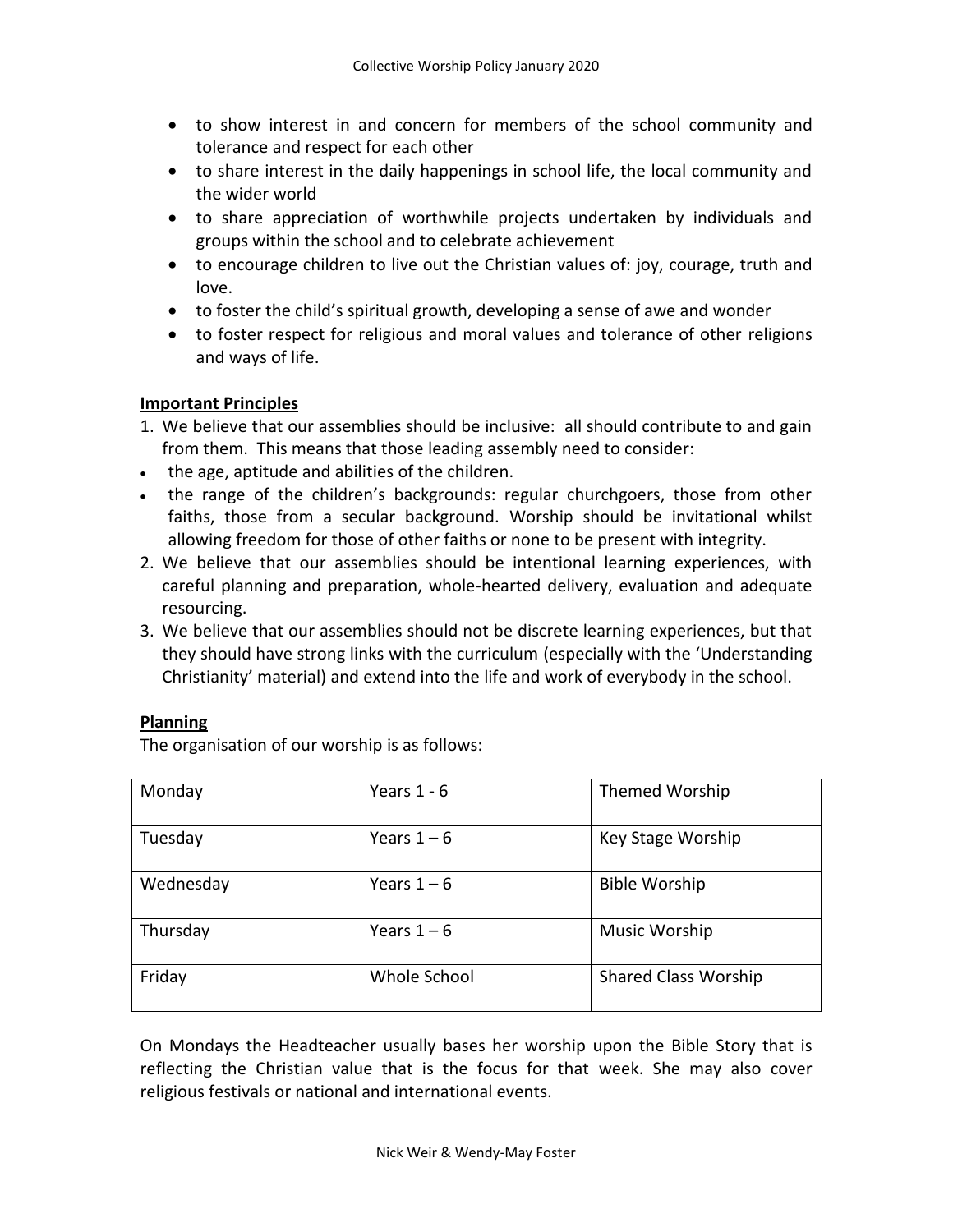Tuesday Worship, in Key Stages, can reflect: the bible story read that week: the core value: a religious festival; a nation/ international event or a British Value. The worship is led by the class teacher or by the children themselves.

The Vicar of Holy Trinity, Nick Weir or the curate or children's worker, leads worship each Wednesday separately with KS2 and KS1. These are Bible-focused. As they enter KS2 all children are presented with a Good News Bible by the Vicar on behalf of Holy Trinity Church. These are used in Wednesday Worship and in class. The Park Street Baptist Minister also shares in this ministry on a regular basis. Each of the clergy has a copy of our coverage of Christian values and will try to encompass these where they are able.

One purpose of our Thursday worship is to learn and practise hymns and songs, some of which take our Christian value as their theme. A 'budding musician' performs during this assembly.

Our Celebration Worships are an opportunity for the whole school to come together to celebrate some of our achievements during the week. The classes take it in turns to share their work and successes, with the whole school and their parents/carers.

During every worship there is always a prayer time and this usually includes either The Lord's Prayer or our own School Prayer. The leader may also leave a time amongst prayers for private prayer and reflection.

Visitors are invited to school to lead worship or assemblies, as appropriate to the theme being covered.

Pupils are involved in planning, participation and evaluation of worship through the Collective Worship Crew (CWC) which meets every other week in term time, led by the Vicar of Holy Trinity.

Our Harvest Festival, Christmas, Easter and Leavers' services are held in Holy Trinity Church, led by the Vicar with each class contributing to the service.

#### **Preparing for Worship**

1. Some points to bear in mind when planning:

- Have you allowed adequate time?
- Create a time / sense of occasion for worship
- Does the worship have a clear beginning and ending?
- Ensure the act of worship is separated from administration
- Link worship to the life of the school
- Using the right language is important
	- $\blacksquare$  for the age group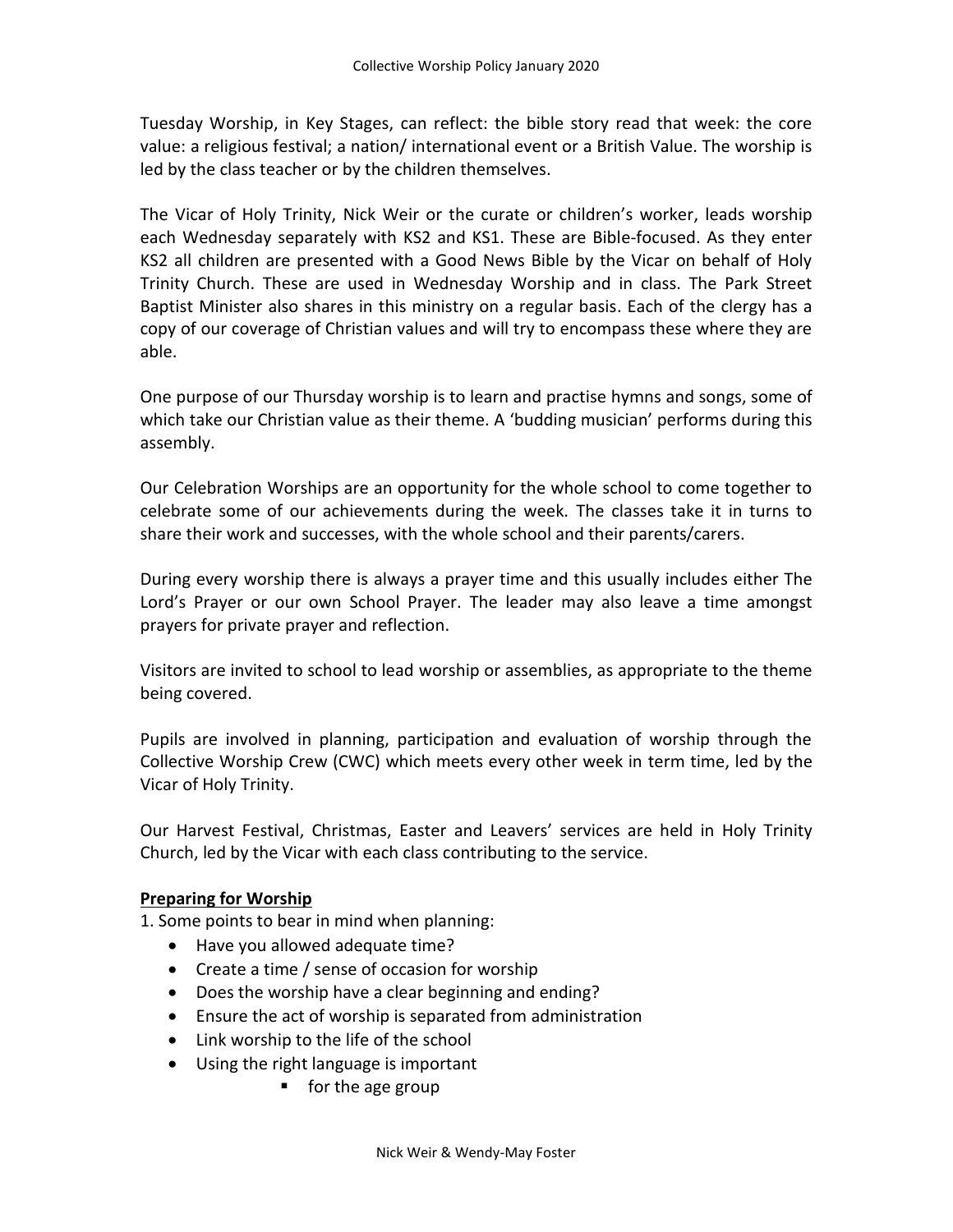recognising the 'theology' (what is being said about God, His people and His world).